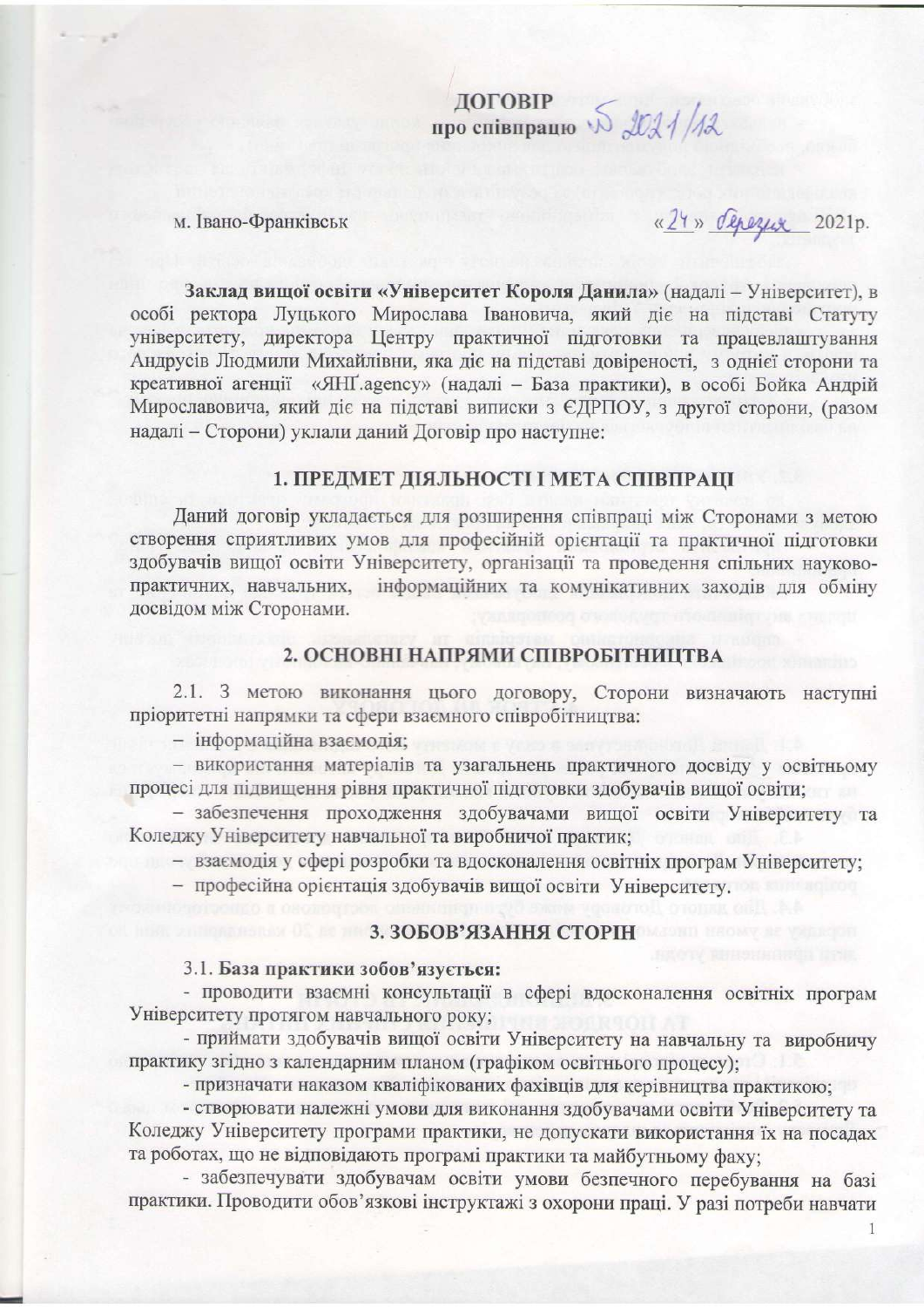здобувачів освіти безпечних методів праці;

- надавати здобувачам освіти можливість користуватися наявною ресурсною базою, необхідною документацією для виконання програми практики;

- надавати здобувачам освіти можливість збору інформації для виконання кваліфікаційних робіт (проєктів) за результатами діяльності креативної агенції «ЯНГ аgency», яка не є комерційною таємницею, на підставі індивідуального завлання:

- забезпечити облік виходів на базу практики здобувачів освіти. Про всі порушення трудової дисципліни, правил внутрішнього розпорядку та про інші порушення повідомляти Університет;

- після завершення практичної підготовки надати відгук на кожного здобувача освіти, в котрому відобразити виконання програми практики, якість підготовленого ним звіту тощо.

3.2. Проходження здобувачами вищої освіти навчальної, виробничої практик на базі практики відбувається на безоплатній основі.

# 3.2. Університет зобов'язується:

- до початку практики надати базі практики програму практики та список здобувачів освіти, яких направляються на практичну підготовку;

- призначити керівниками практики кваліфікованих науково-педагогічних працівників;

- забезпечити додержання здобувачами вищої освіти трудової дисципліни та правил внутрішнього трудового розпорядку;

- сприяти використанню матеріалів та узагальнень практичного досвіду спільних досліджень в освітньому, науковому, навчально-виховному процесах.

# 4. СТРОК ДІЇ ДОГОВОРУ

4.1. Даний Договір вступає в силу з моменту його підписання Сторонами та діє протягом 5 календарних років. Дія даного Договору автоматично продовжується на тих же умовах, на кожний наступний календарний рік за відсутності заперечення будь-якої із сторін.

4.3. Дію даного Договору може бути припинено достроково за взаємною згодою сторін. Договір вважається припиненим з дня укладення додаткової угоди про розірвання договору.

4.4. Дію даного Договору може бути припинено достроково в односторонньому порядку за умови письмового повідомлення іншої сторони за 20 календарних днів до дати припинення угоди.

# 5. ВІДПОВІДАЛЬНІСТЬ СТОРІН ТА ПОРЯДОК ВИРШШЕННЯ СПІРНИХ ПИТАНЬ

5.1. Сторони відповідають за невиконання покладених на них обов'язків щодо організації і проведення практики згідно із чинним законодавством України.

5.2. Розбіжності та суперечки, які виникають з питань, що є предметом цього Договору, вирішуються шляхом переговорів.